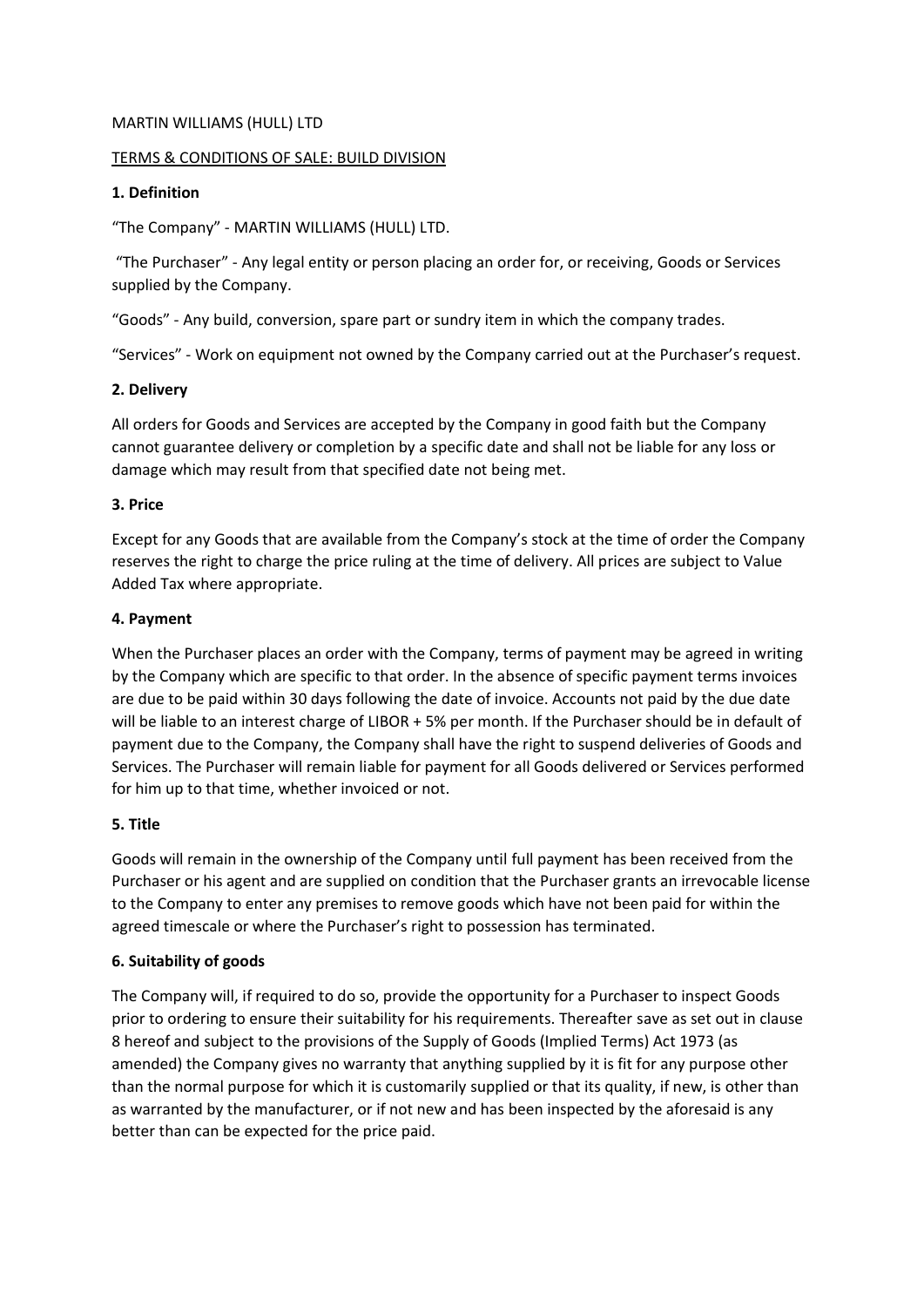## **7. Cancellation**

Cancellation of orders cannot be accepted without the prior agreement in writing of the Company. In the event that the Purchaser's request to cancel the order is accepted by the Company, the Purchaser's deposit shall be forfeited. If the Purchaser shall fail to take and pay for the Goods within 14 days of notification that what has been ordered is ready for delivery, the Company shall be at liberty to treat the contract as repudiated by the Purchaser and thereupon the deposit shall be forfeited without prejudice to the Company's right to recover from the Purchaser by way of damages any loss or expense which the Company may suffer or incur by reason of the Purchaser's default.

# **8. Warranty**

If any Goods supplied by the Company are found to be of defective workmanship or materials so as to entitle the Company to have them replaced or repaired by or at the cost of the manufacturer the company undertakes so to do, provided however that any costs or expenses incurred by the Company in such replacement or repair which are not recoverable from the manufacturer by the Company shall be paid to the Company by the Purchaser and provided also that if owing to the failure of the Purchaser to comply with any terms imposed by the manufacturer the manufacturer is not bound to replace or repair the Company shall be under no liability to the Purchaser.

# **9. Limitation of liability**

(a) All warranties, conditions and other terms implied by statute or common law (save for the conditions implied by section 12 of the Sale of Goods Act 1979) are, to the fullest extent permitted by law, excluded from any Contract of Sale.

b) The Company's total liability in contract, tort (including negligence or breach of statutory duty), misrepresentation, restitution or otherwise, arising in connection with the performance or contemplated performance of this Contract shall be limited to the contract price.

(c) The Company shall not be liable to the Purchaser for any pure economic loss, loss of profit, loss of business, depletion of goodwill or otherwise, in each case whether direct, indirect or consequential, or any claims for consequential compensation whatsoever (howsoever caused) which arise out of or in connection with the Contract.

## **10. Application of terms**

(a) Sales by the Company will be on these conditions to the exclusion of all other terms and conditions (including any terms or conditions which the Purchaser purports to apply under any purchase order, confirmation of order, specification or other document). No terms or conditions endorsed upon, delivered with or contained in the Purchaser's purchase order, confirmation of order, specification or other document will form part of the Contract simply as a result of such document being referred to in the Contract.

(b) Each order or acceptance of a quotation for Goods by the Purchaser from the Company shall be deemed to be an offer by the Purchaser to purchase Goods subject to these conditions.

# **11. Description of goods**

All samples, drawings, descriptive matter, specifications and advertising issued by the Company and any descriptions or illustrations contained in the Company's catalogues or brochures are issued or published for the sole purpose of giving an approximate idea of the Goods described in them. They do not create a sale by sample.